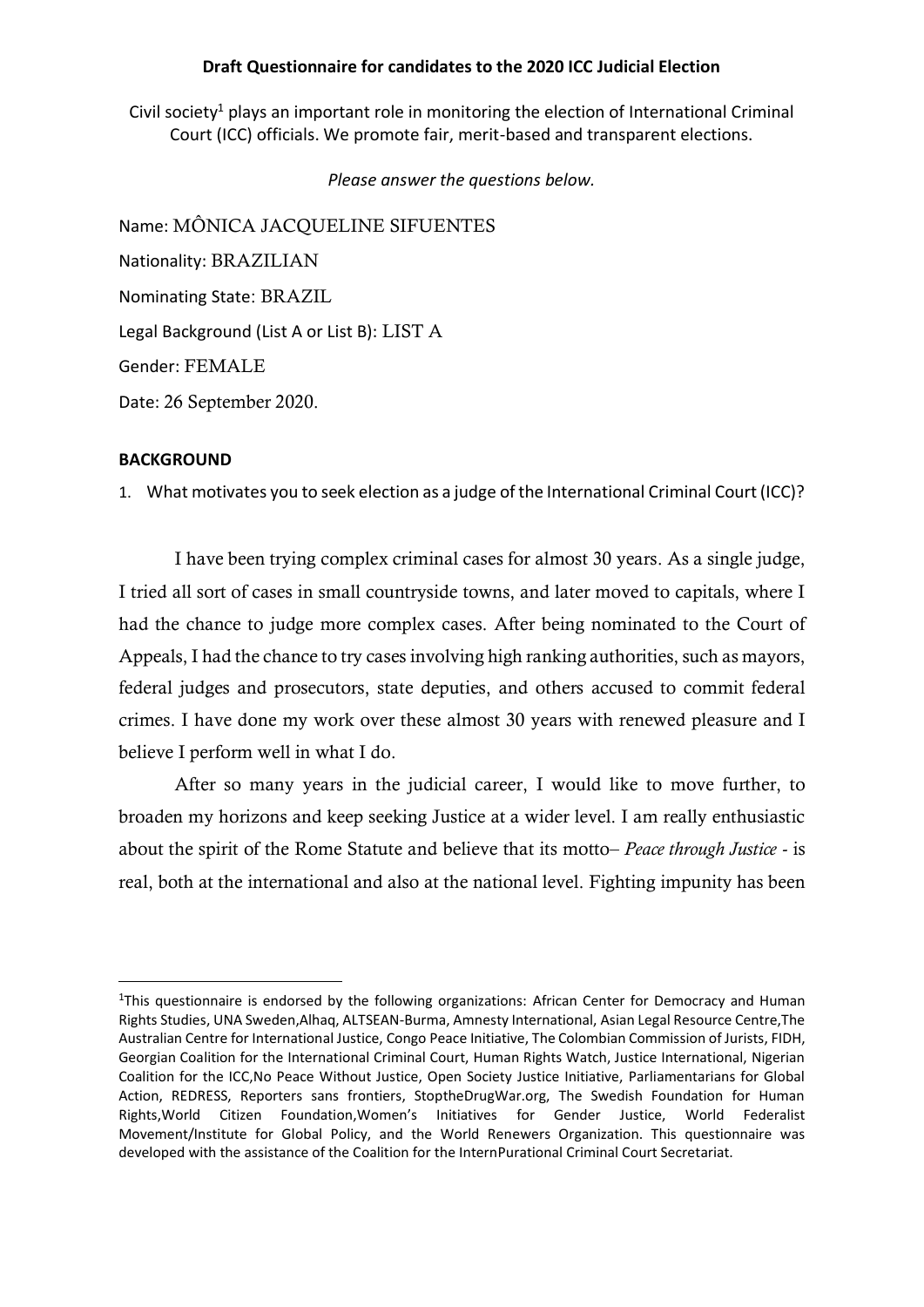what makes me move on. That is what I am striving for my whole life, sometimes putting myself and my family at risk.

The ICC plays a huge role in the pursuit of global values such as peace, justice, fairness, and overall security. All of us who work in the criminal law area dream about being part of such a remarkable institution. I trust that my professional history, my practical experience and my lifelong commitment to the values enshrined in the Rome Statute qualify me to become a part of the ICC and contribute to it in any possible way.

At a more personal level, I was inspired by the example of the former Brazilian Judge Sylvia Steiner, who for more than a decade sat at the bench of the ICC and inspired a generation of women, in Brazil and beyond. I would be honored to follow her path and become a judge of the ICC.

# 2. What do you believe are the most important challenges and achievements of the ICC in its first 18 years?

The International Criminal Court went through a period of institutional consolidation over its first two decades of existence. Over this period, it came by a number of strenuous challenges, such as building a solid jurisprudence; trying some of the most serious international crimes; and developing an internal normative framework. Moreover, the Court had to deal with high expectations since its inception, and find innovative ways to fulfill the expectations of the international community in sensitive areas, such as redressing victims, fostering national reconciliation, and the fight against impunity itself.

There are several important achievements so far. The mere existence of a permanent international tribunal has a deterrent effect that constraint criminals who wish to engage in mass criminality. Even though some aspects may be streamlined, the Court has already developed innovative jurisprudence in the international trial of sexual and gender-based crimes (SGBC) and the payment of reparations to the victims of mass international crimes. Another great achievement was the emphasis on the victims' participation in the proceedings. These contributions go beyond the ICC itself; while raising the bar of international justice, they are a legacy to humanity itself.

The ICC naturally couldn't live up to the huge expectations that existed when it was created, so criticism was expected. Yet, the mere fact that the institution surmounted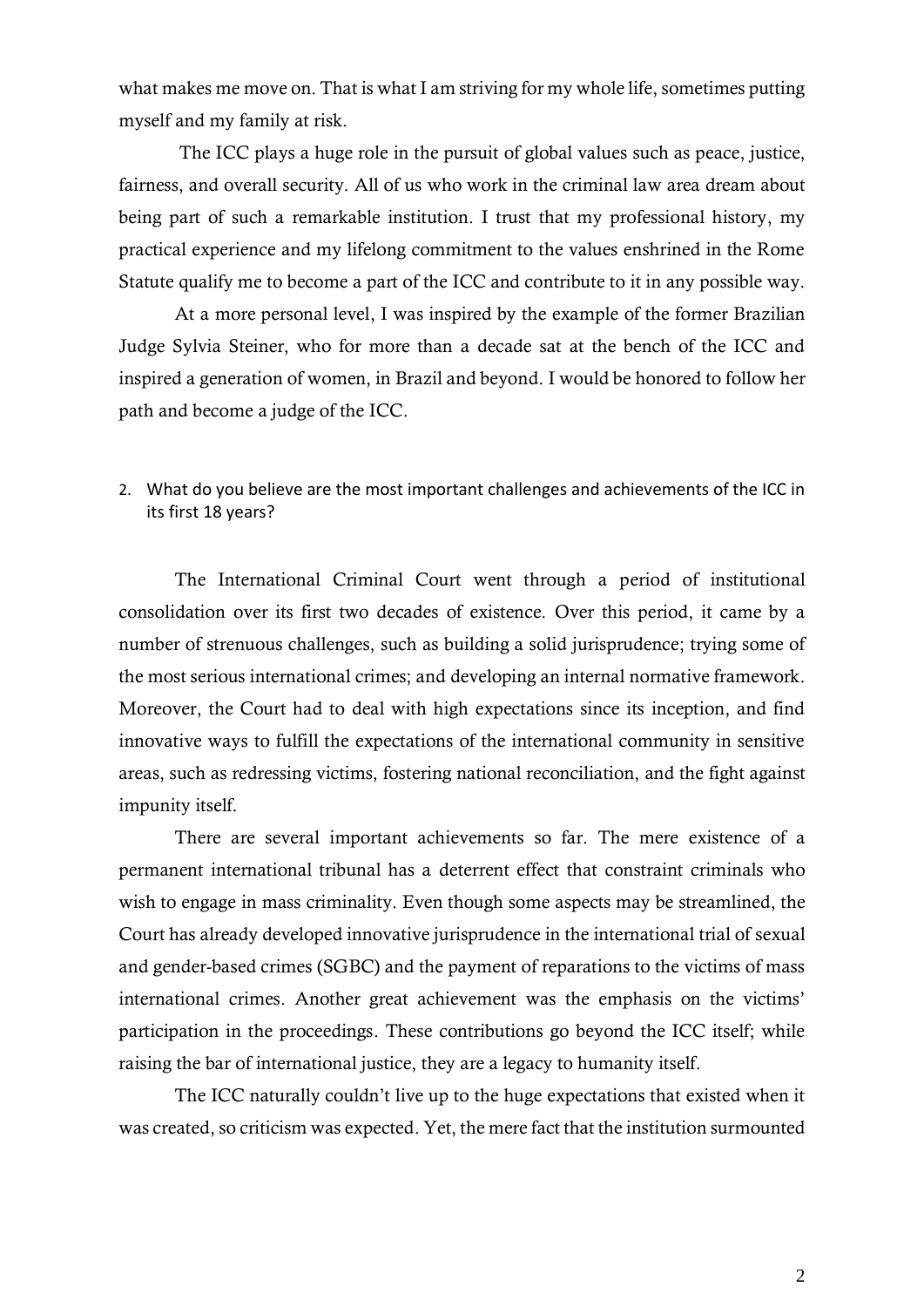these hurdles and remained a relevant actor in the international community is an outstanding achievement. The ICC is now a mature institution, better positioned to face the challenges that lie ahead in the next few decades.

# 3. What do you believe are some of the major challenges confronting the ICC and Rome Statute system currently and in the coming years?

One of the major challenges faced by the ICC is to optimize the efficiency of its judicial proceedings. In order to strengthen confidence in the Rome Statute system, it is imperative that the Court learns how to handle its increasing workload, reducing the length of the proceedings, keeping in mind that expeditiousness must not be at the expense of the rights of the accused or the victims.

In this regard, I trust that my previous experience might be an asset to the ICC. As an experienced judge, I am aware that, even at the domestic level, complex situations require time for investigation and trial. This is, even more, the case in investigations of international crimes, which entail additional difficulties, such as access to witnesses and linguistic barriers, while collecting testimonies in remote localities. While doing all of this, judges must also bear in mind the additional challenge of taking into consideration the necessity of harmonizing procedures stemming from different judicial systems, as expected in a tribunal that aspires universality.

Another challenge refers to the difficulties faced by the Court while enforcing its decisions. The Court has issued 14 arrest warrants still non executed and the suspects are at large, which means a load of work behind the expedition of these orders. As the ICC does not have its own police force, it relies on the cooperation and assistance of the States Parties to enforce its decisions and warrants. Another concern is about the relocation and protection of victims and witnesses, which is essential for the guarantee of the truth and security of their testimonies. Also, the issue related to the Court´s management of the seized and frozen assets. These measures will rely on the cooperation of the State Parties as well.

Another important debate currently in place regards the interest of justice in the investigation of nationals of states nonparties. A satisfactory solution to this matter will deeply affect the international community's perception of the ICC as an impartial and body, that avoids selection bias and equally prosecutes individuals from all regions of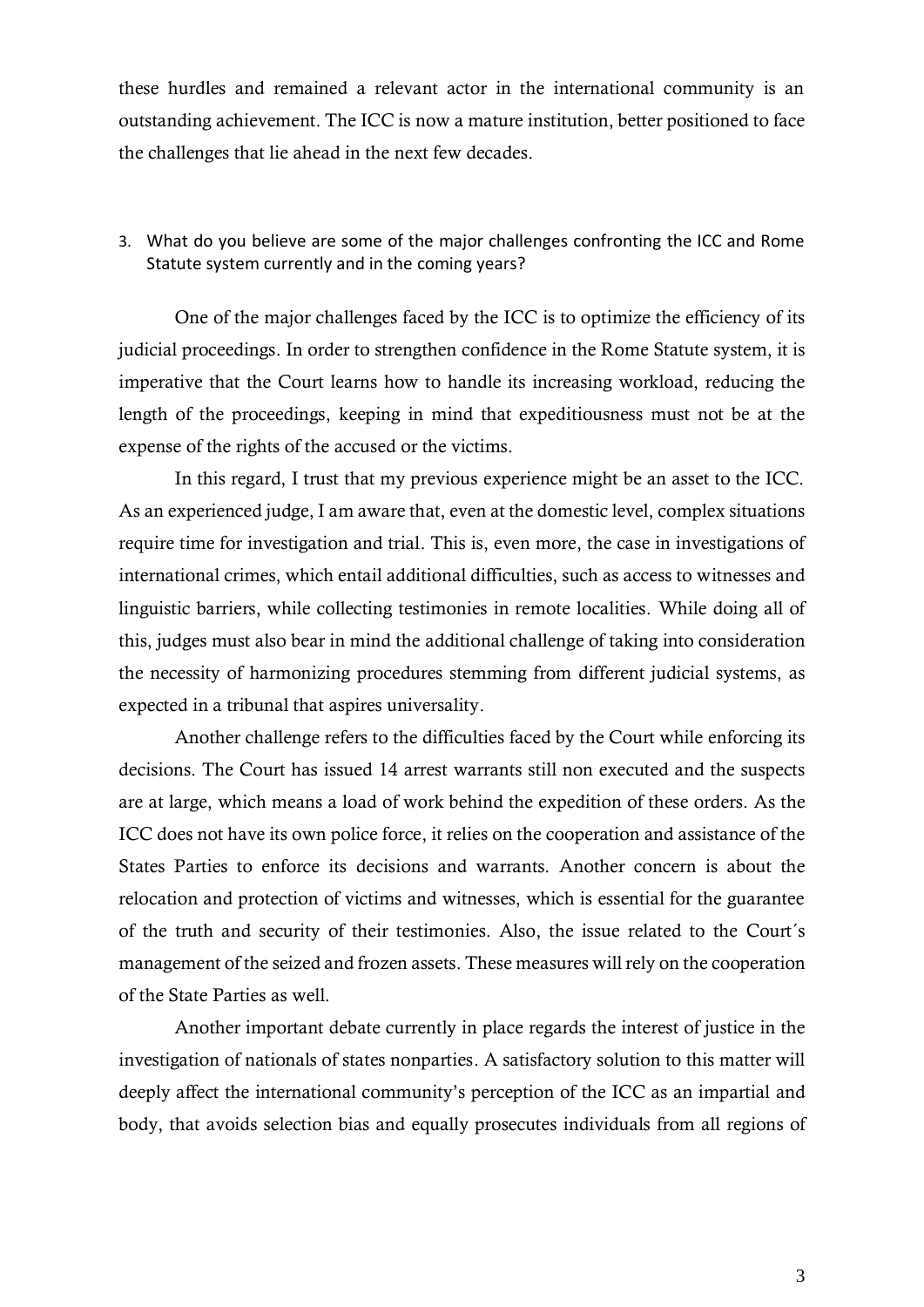the world. On the other hand, taking into consideration the principle of judicial economy, a serious and impartial evaluation must be made about the allocation of the limited recourses of the ICC, with a view to maximizing the overall goal of fighting impunity for the most serious international crimes.

A more efficient ICC will be better positioned to expand its membership and allure more states parties to adhere to the Rome Statute. That is desirable to ensure greater consistency in the application of the ICC´s ambitious goal of eradicating impunity for the most serious crimes in the world.

### **LEGAL SYSTEM**

- 4. The Rome Statute seeks judges representing all of the world's major legal systems.
	- a) Which legal system is your country part of?

### Civil Law

b) Please describe any knowledge or experience you have working in or with other legal systems.

Although Brazil formally adopts a civil law system, in recent years it has absorbed influences from common law systems as well, which included a greater value of judicial precedents as a source of law. The search for greater uniformity in case law is part of a structural reform movement that aims to overcome certain insufficiencies in the Brazilian Judiciary, which have been leading to lengthy procedures and delayed justice. The immense volume of lawsuits in progress (circa 100 million, according to current estimates) adds to the slow pace of judicial processes (which take an average of 10 years to be concluded), hindering the proper functioning of judicial institutions in Brazil. By increasing the application of *stare decisis* in its legal system, and granting a greater role to Constitutional Court decisions, Brazil hosted an intense intercultural judicial dialogue, allowing for an approximation between civil and common law systems.

In addition to my work as a Federal Judge, I have been acting, since 2006, both as the Brazilian Liaison Judge to the Hague Conference on Private International Law and as a contact point to the Ibero-American International Legal Cooperation Network (IBERRED) in Brazil. In this role, I have been working with both legal systems, connecting judges from Brazil and abroad. At the academic level, I would also like to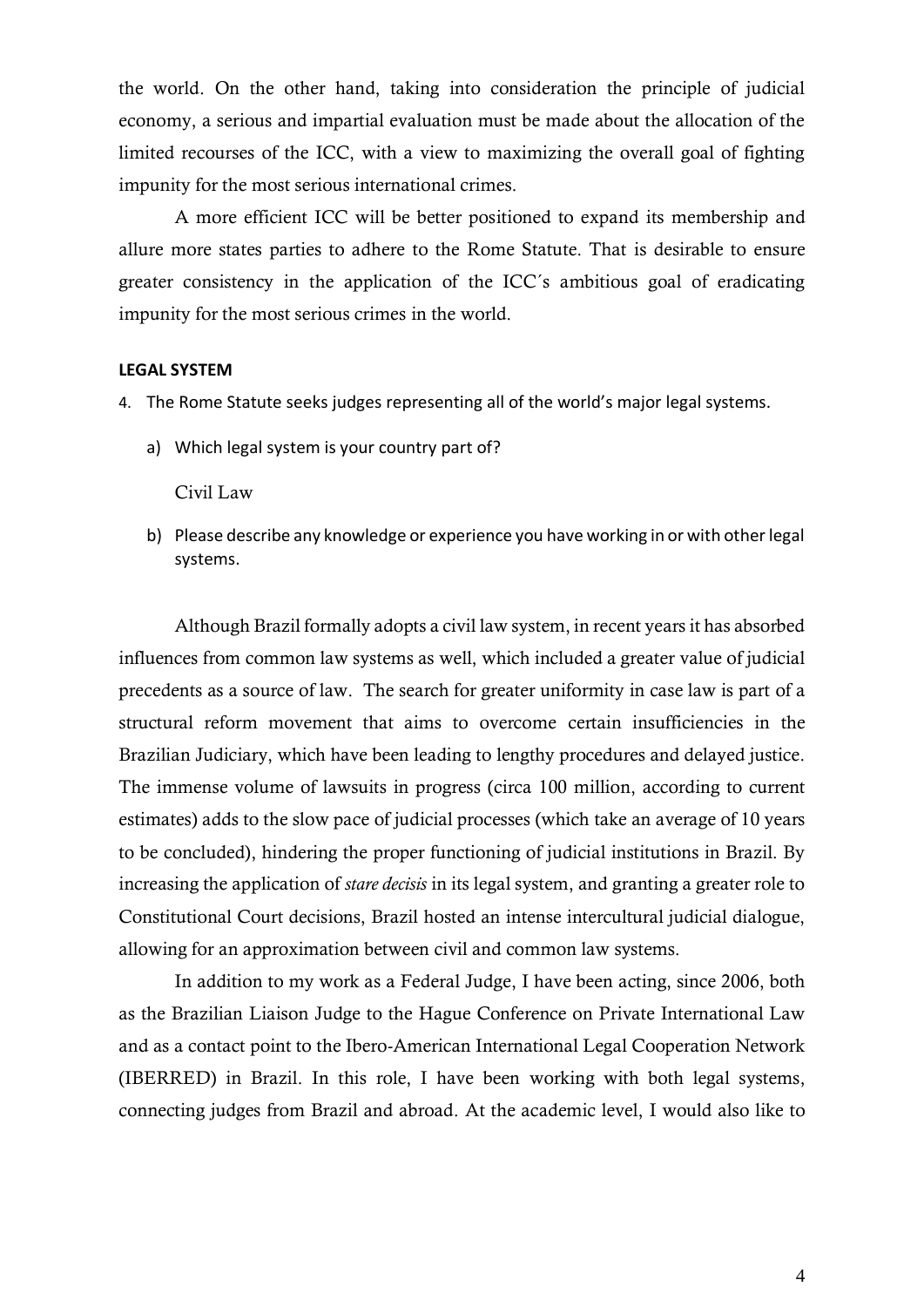point out that my Ph.D. thesis was about the "normative judicial act", discussing the Brazilian approach to judicial precedents and *stare decisis.* 

# **LANGUAGE ABILITIES**

- 5. The Rome Statute requires every candidate to have excellent knowledge of and be fluent in English or French.
	- a) What is your native language?

Portuguese

b) What is your knowledge and fluency in English? If it is not your native language, please give an example of your experience working in English.

I have studied for a year at the American University in Washington, D.C. Over that period, I was required to perform several oral presentations and write academic papers. I had the opportunity to interact with colleagues from all over the world, as a participant of the Hubert H. Humphrey Fellowship Program (2016/2017). Furthermore, as a Liaison Judge at the Hague Conference, I had English as my working language. In this regard, I have taken part in long debates, seminars abroad and as part of several Brazilian official Delegations at the Special Commission meetings that took place in The Hague.

c) What is your knowledge and fluency in French? If it is not your native language, please give an example of your experience working in French?

I have just instrumental knowledge of French, enough to read scientific and legal articles and texts when I was pursuing my Ph.D. I haven´t had the opportunity to continue my French studies ever since, since Spanish and English were my working languages as a Liaison Judge in Brazil to the Hague Conference. I am conscious of the importance of French as a working language of the ICC and, if elected as a judge, intend to start back my studies of the language.

## **LIST A OR B CRITERIA**

6. Your response to this question will depend on whether you were nominated as a List A candidate or a List B candidate.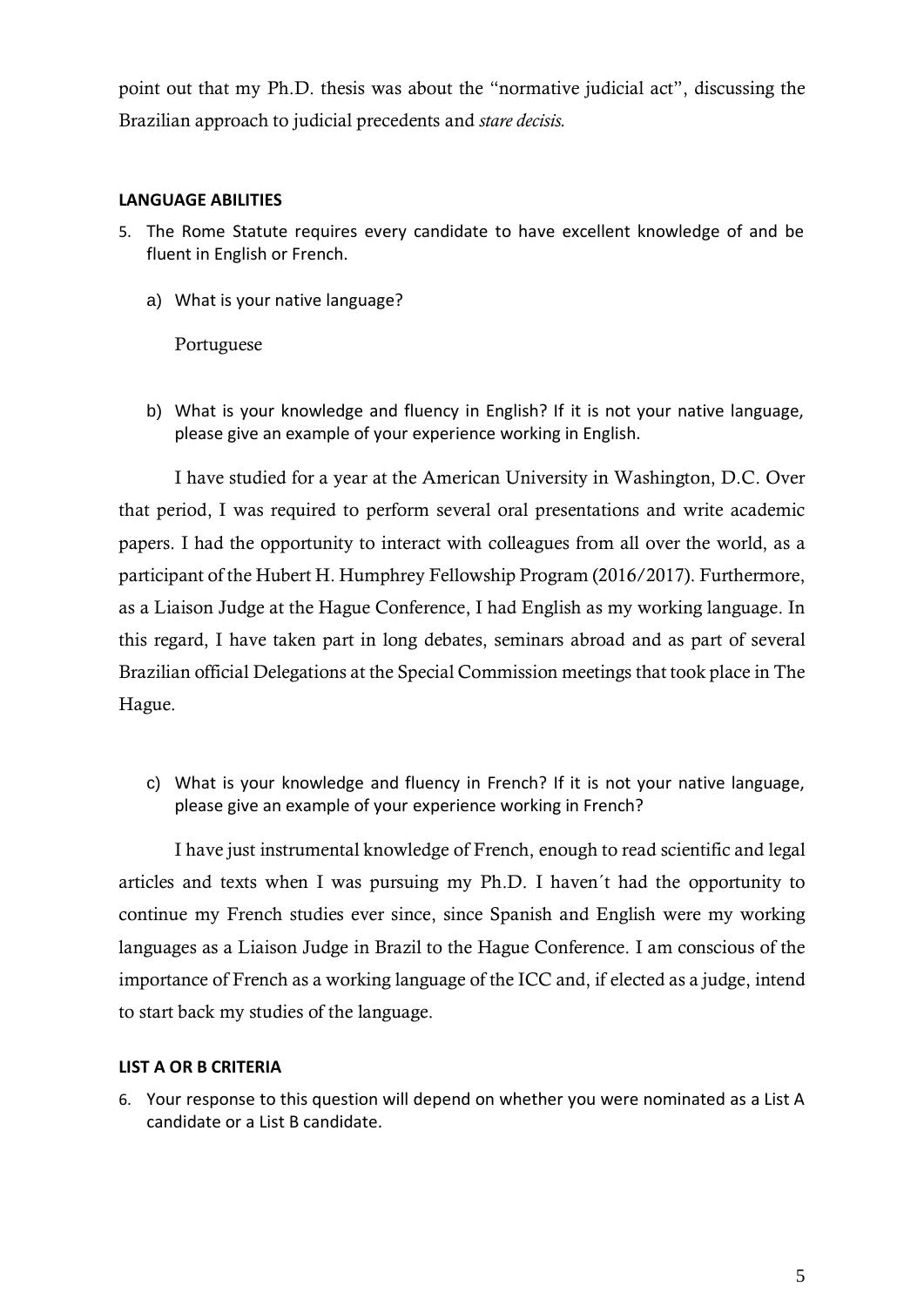- a) For **List A** candidates:
	- How would you describe your competence in relevant areas of international law outside of the field of international criminal law, such as international humanitarian law and international human rights law?

Alongside my career, I have often proved my enduring commitment to a society based on fundamental principles, such as the rule of law, truth, and respect for human rights and human dignity. As a Federal Judge at the Court of Appeals, I try crimes covered by international treaties and conventions; human rights violations; forced labor, and crimes against the organization of labor. As a direct consequence of my professional activities, I have developed expertise in trying cases of national and international traffic of persons, especially those involving women and children. Such crimes are an unfortunate reality in some regions of Brazil, a source country for the trafficking of men, women, girls, and boys who are later subject to forced prostitution, both within my country and also abroad. I also give lectures and training courses to judges and prosecutors on traffic in persons.

The Court to which I belong (The Federal Court of Appeals of  $1<sup>st</sup>$  Region) has jurisdiction over 14 states of the Brazilian federation, which covers about 80% of our territory, including all the Amazon region. Among other duties, my Court is responsible for trying cases related to the rights of indigenous people and crimes committed on indigenous soil. I was also coordinator in my Court of the Group responsible for the monitoring and overseeing of the federal prisons, which enabled me to analyze cases regarding the rights/duties of the prisoners and prohibit unauthorized and illegal measures that might have occurred on there.

- b) For **List B** candidates:
	- How would you describe your competence in criminal law and procedure?
	- How would you describe your experience in criminal proceedings?

## **OTHER EXPERTISE AND EXPERIENCE**

The ICC is a unique institution, as such ICC judges face a number of unique challenges (including managing a regime of victims' participation and witness protection in complex situations, including of ongoing conflict). Even judges with significant prior experience managing complex criminal trials may not necessarily possess requisite skills and knowledge needed to manage these challenges.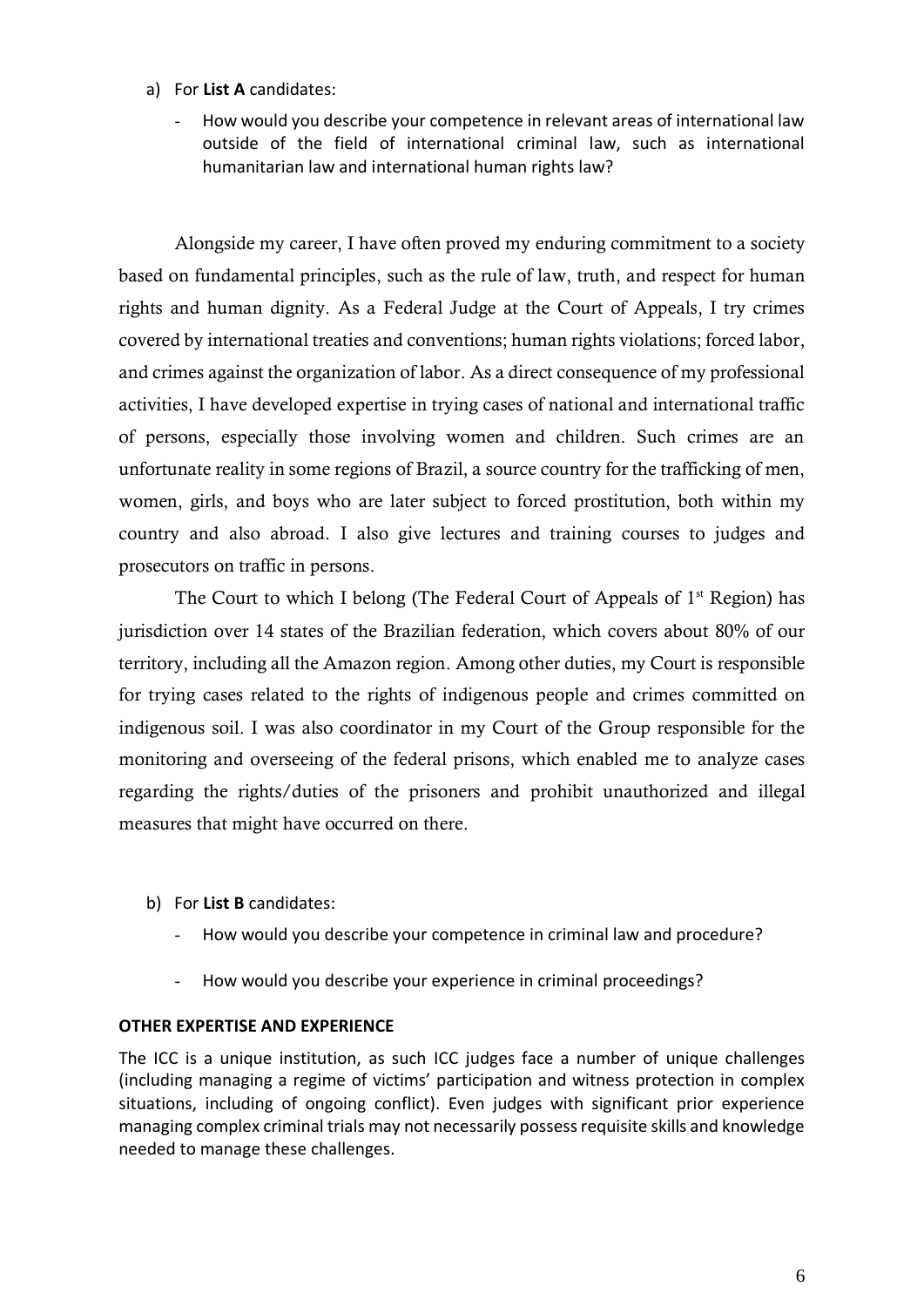7. Is there any area of expertise, knowledge or skillset which you would like to enhance through workplace trainings?

As mentioned above, I would like to resume my studies of French and learn other languages used at the Court. I would also like to learn more about the use of new technologies that could help my work at the Court.

8. Please provide examples of your legal expertise in other relevant areas such as the crimes over which the ICC has jurisdiction, the management of complex criminal and mass crimes cases, or the disclosure of evidence.

I have acquired a broad practical experience presiding first instance criminal trials for many years. On those occasions, I had to plan the course of the proceedings and be responsible for their effective and expeditious execution.

Today, as a Federal Judge at the Court of Appeals, I routinely try the most severe and complex criminal cases, on a range of subjects directed related to the jurisdiction of the ICC, such as homicides, sexual and physical violence against women and children, violations of human rights in Brazilian federal prisons, slave labor and crimes against the indigenous population. These cases often involve a large number of defendants, victims, and witnesses, as well as issues related to the disclosure of evidence.

9. Please describe the aspects of your career, experience or expertise outside your professional competence that you consider especially relevant to the work of an ICC judge.

After a lifetime in chambers, I learned how to work as part of a team. Nowadays, some of the most important issues of my Courtroom have to be dealt with collectively by all its current 27 Appeal´s Judges, such as decisions about rules of procedure and internal regulations. The work in chambers has provided me with a sense of collectiveness, respect, and attention to my colleagues' opinions, envisaging consensus, whenever possible. This practical experience working collegiate bodies is an important skill for those who run for an international court, like the ICC, which also relies on panels of judges.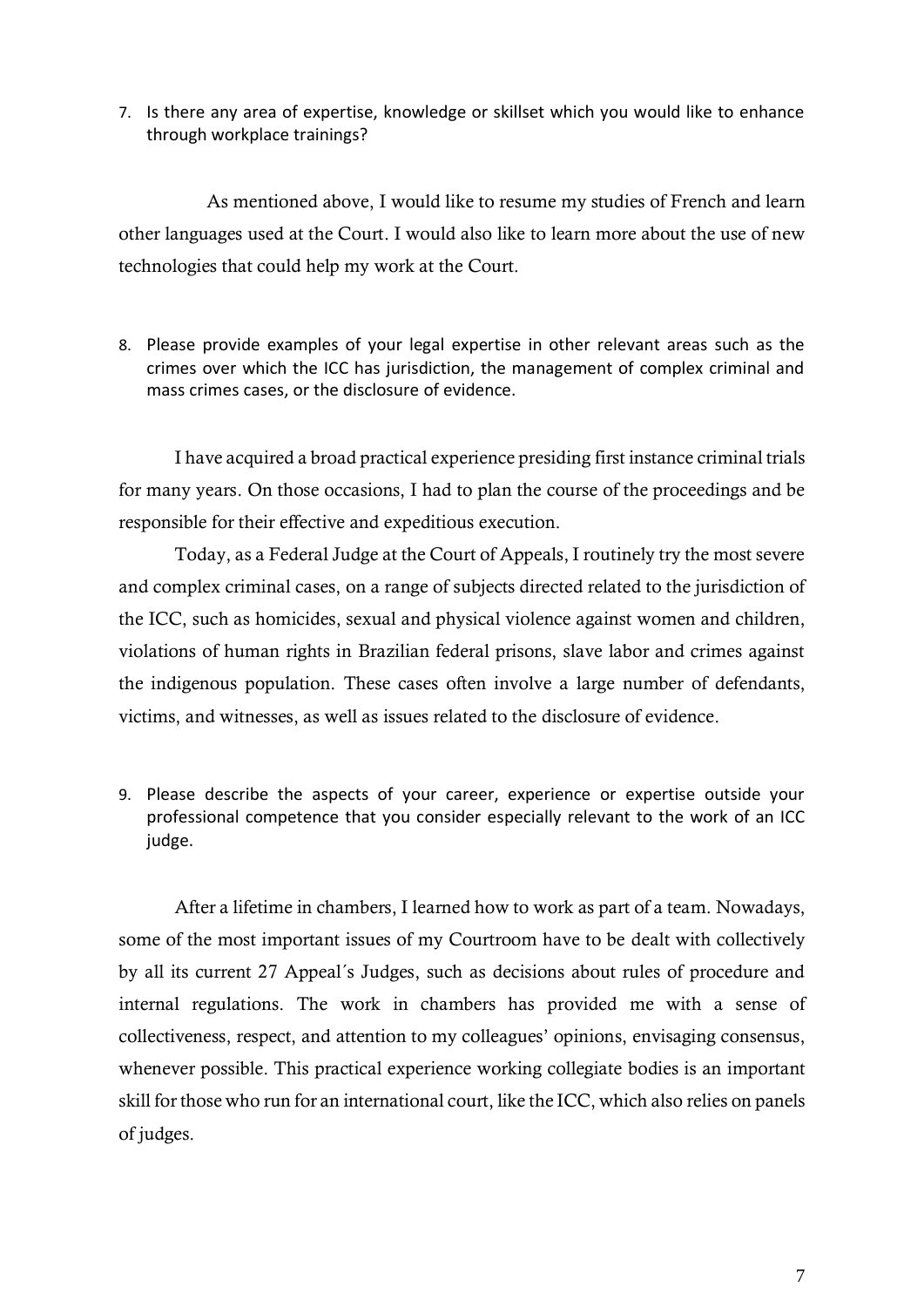Being able to work in a multicultural environment is another key element to perform well at the bench of the ICC. My Courtroom has jurisdiction over 14 states of the Brazilian federation, which covers about 80% of our territory. It is the largest Court of Appeals in Brazil, both at federal and state levels. Brazilian states and regions all have unique cultural traditions. The experience of judging cases concerning different regions has made me more sympathetic to other people´s points of view.

Last, but not least, my experience with international judicial cooperation, acting as a Liaison Judge to the Hague Conference, broadened my horizons on the importance of different legal systems and provided me with the opportunity to see things from a different perspective. It allowed me to be in touch with different cultural environments and get along with judges from all parts of the world, also requisites for those who intend to become a part of the ICC.

## **EXPERIENCE AND PERSPECTIVE RELATED TO SEXUAL AND GENDER BASED CRIMES (SGBCs)**

10. Please describe any experience you may have in dealing with SGBCs, including in addressing misconceptions relating to SGBCs.

Since the beginning of my career as a first instance judge, I presided over several trials of sexual and/or gender-based violence, occasions in which I had the opportunity to hear women and children who had been victims of crimes such as rape and human trafficking, an unfortunate reality takes its toll in the poorest corners of my country. Over the last ten years, as a Federal Judge at the Court of Appeals, I have also been in charge of trials related to the international trafficking of women and children.

Following the guidelines of the Palermo Protocol, the new Brazilian law on trafficking in persons (2016) has a whole chapter dedicated to the protection and care of victims, paying special attention to gender issues. Given my familiarity with the topic, I have been invited to publish articles and give lectures about that law, occasions in which I have always emphasized the need for law enforcers to raise awareness of the issue of women victims of trafficking.

In 2006, Brazil approved a federal law that established adequate punishment for acts of domestic violence against women ("Maria da Penha Law"), deemed by the United Nations one of the best in the world. In light of its significance for the protection of women, the "Maria da Penha Law" soon became one of my main topics of academic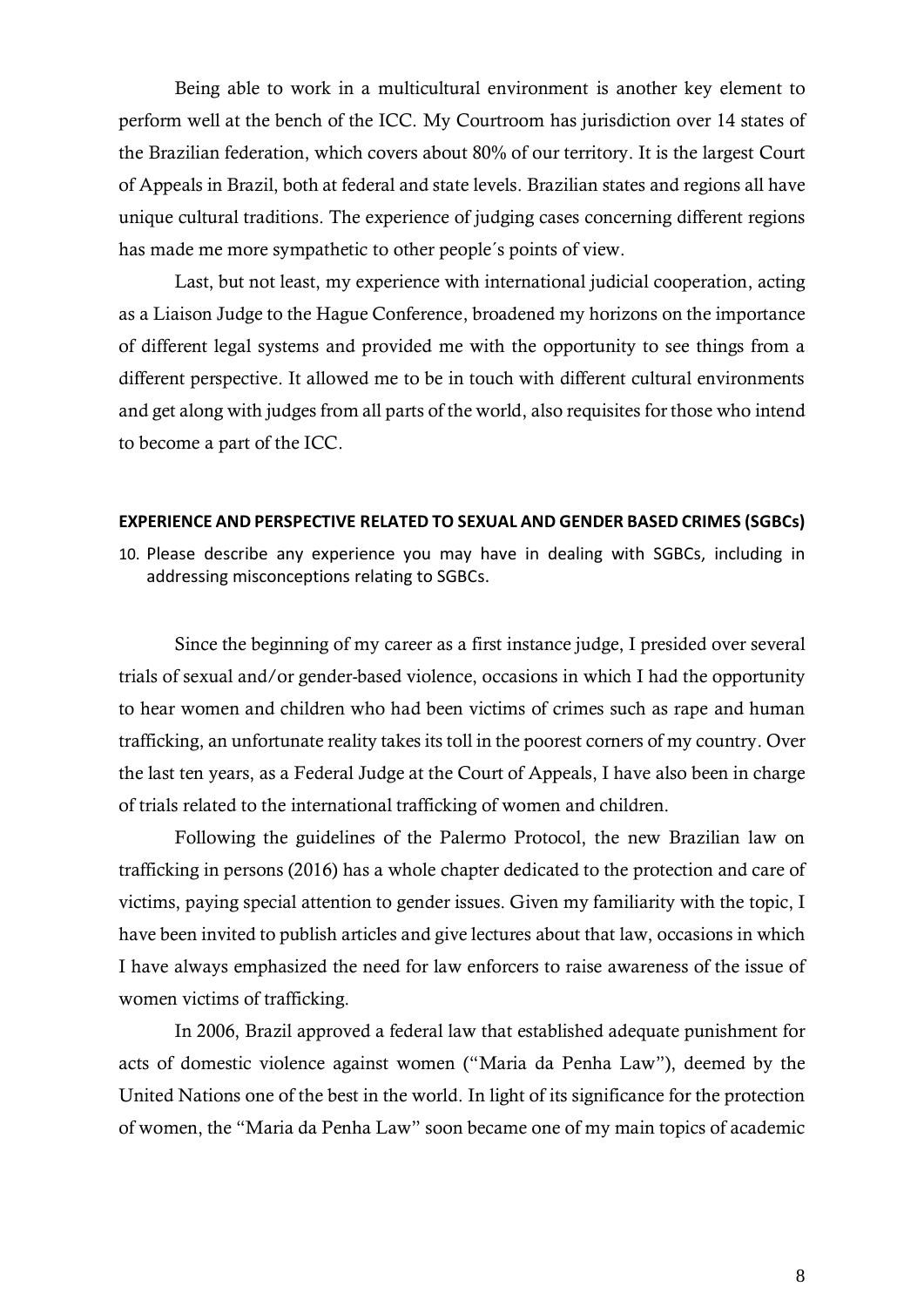and professional interest. Besides giving lectures and publishing articles and op-eds about it, I have also collaborated with the Brazilian Federal Prosecution Service for the publishing of a booklet disseminating information about the main points and innovations brought by that  $law<sup>2</sup>$ .

I have also been engaged with actions to fight gender prejudice within judicial system in Brazil. I am currently a member of a Gender Equality Promoting Committee, which aims at proposing innovative measures to promote gender equality at Brazilian Federal Courts. Moreover, I recently published an article in a well-known Brazilian newspaper about a concrete case of gender prejudice in which two female judges were offended by a male peer, a situation with great mediatic repercussion in Brazil.

## **EXPERIENCE AND PERSPECTIVE RELATED TO CRIMES AGAINST CHILDREN**

11. Please describe any experience you may have in addressing crimes against and affecting children and related issues, including dealing with child witnesses.

In recent years, my Court has been dealing with an exponential increase in the number of pedophilia crimes committed through the Internet. I have tried several of those cases and dealt with large-scale investigations of pedophilia crimes, including those involving public authorities subject to the jurisdiction of the Court.

As a Liaison Judge of the 1980 Hague Convention, I have advised judges in techniques for the listening of children that fell victim to violence. These techniques (called "Testimony without Damage" or "Special Testimony") were approved in Brazil in 2017 and are currently applied by judges with the support of psychologists and social assistants. I sometimes had to recur to this procedure myself, when I needed to listen to children who were victims of sexual abuse.

I also tried cases concerning the illegal adoption of children by foreigners, and had an eight months internship at the International Centre for Missing and Exploited Children (ICMEC) – a-recognized institution in the field of child protection – as a fellow at the Humphrey Program, in the United States.

### **EXPERIENCE AND PERSPECTIVE RELATED TO VICTIMS**

<sup>2</sup> http://pfdc.pgr.mpf.mp.br/atuacao-e-conteudos-de-apoio/publicacoes/mulher/cartilha-maria-da-penha-edireitos-da-mulher-pfdc-mpf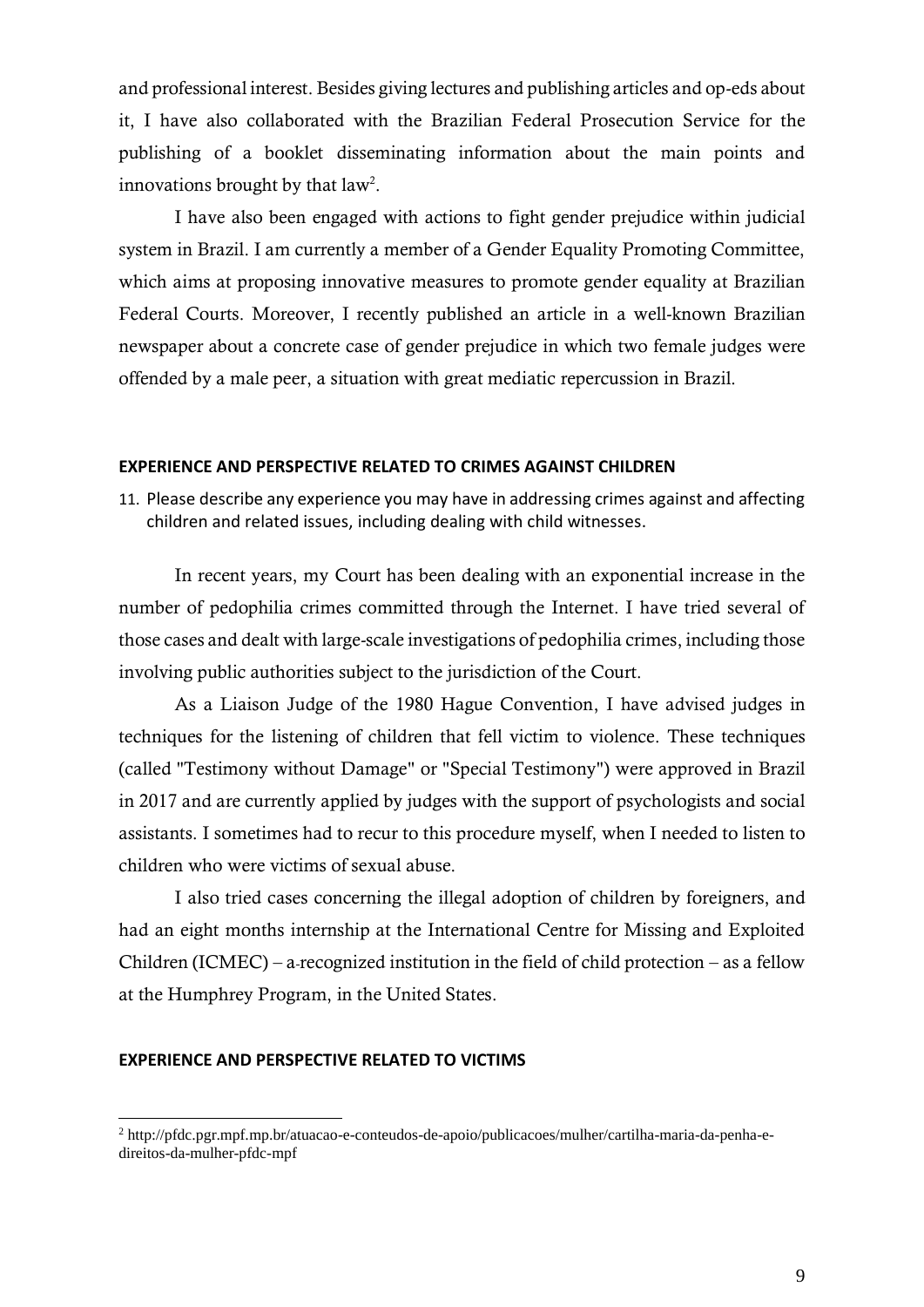12. Please describe any experience that you may have relevant to the right of victim participation before the ICC and reparations for victims of mass atrocities.

Under the Brazilian legislation, victims have the right to join criminal proceedings, in the quality of Prosecution assistants. Among other things, they can require the production of evidence, inquire witnesses, and participate in oral debates. Their powers, however, are not as broad as those of the Prosecutor. Victims and their family members can also file motions to link criminal proceedings with civil lawsuits, in search of reparations. Such issues have been part of my daily professional routine for many years; thus, I can state that I am quite acquainted with matters relating to victims' participation and their right for reparations.

13. Do you have any specialized training and/or experience in providing protection and support to victims and witnesses participating in a case?

I took part in a one-year course at the Center for Judicial Studies, in Portugal, in which I had classes of "Psychology of the Testimony". On that occasion, I learned some techniques which helped me a lot in minimizing witnesses and defendants' discomfort while being inquired in a Courtroom.

Furthermore, I have practical experience applying the technique called "Testimony without Damage" or "Special Testimony", which was approved by law in 2017 (Law 13.431/2017). This legislation regulates the listening of children who were victims or witnesses of acts of violence, without causing him/her more harm than he/she had already suffered. It has also been applied in trials concerning victims of other crimes, such as human trafficking.

As a presiding judge, I have led the inquiry of the victims and witnesses in several cases, a practical experience that made me sensitive to their traumas. I have always made my utmost efforts to make them feel comfortable and avoid their revictimization, considering that this might affect their ability to testify and contribute to the pursuit of justice.

### **EXPERIENCE RELATED TO FAIR TRIAL CONSIDERATIONS AND THE RIGHTS OF THE ACCUSED**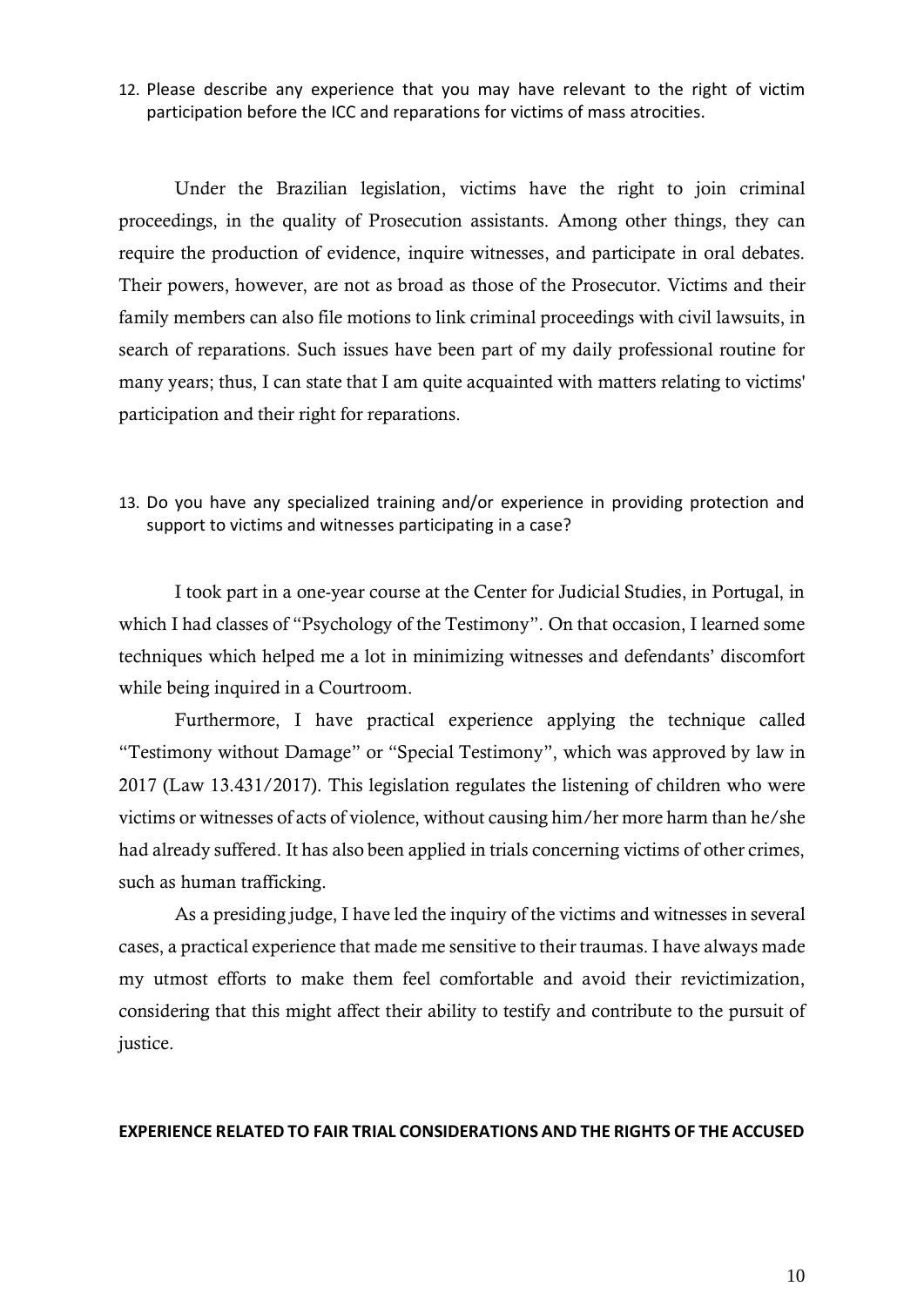14. Please describe any relevant experience implementing/advocating for the rights of the accused, including any specific experience managing fair trial considerations in criminal proceedings.

The Brazilian legislation safeguards defendants' rights for a fair trial, which I have always observed while trying cases both at first instance and appeals level. My country´s law also provides for the so-called "Custody Hearings", in which defendants must present before the judge immediately after his/her arrest, to be made aware of the charges against him/her and to exercise his right of defense. My Courtroom experience has always been guided by these legal imperatives, which ensure the rights of the accused as a main pillar of fair judicial proceedings.

## **HUMAN RIGHTS AND HUMANITARIAN LAW EXPERIENCE**

15. Do you have any experience working with or within international human rights bodies or courts and/or have you served on the staff or board of directors of human rights or international humanitarian law organizations? Is so, please briefly describe this experience.

The Brazilian constitution does not allow judges to exercise any function, other than teaching. Thus, since I have started my judicial career very early, I have never had the chance of working on the staff or board of directors of such institutions. However, I have a record of working side by side with a number of stakeholders in the field of human rights. I have collaborated with the Brazilian Human Rights Secretariat and the Ministry of Justice while dealing with cases of international abduction of children, violence against women, and trafficking in persons. I have also participated in lectures and seminars on human trafficking promoted by UNODC, in partnership with the Brazilian Ministry of Justice and other international organizations. Furthermore, I have an internship experience (2016/2017) at the International Centre for Missing and Exploited Children (ICMEC), a world class institution in the field of children protection.

16. Have you ever referred to or applied any specific provisions of international human rights or international humanitarian law treaties within any judicial decision that you have issued within the scope of your judicial activity or legal experience?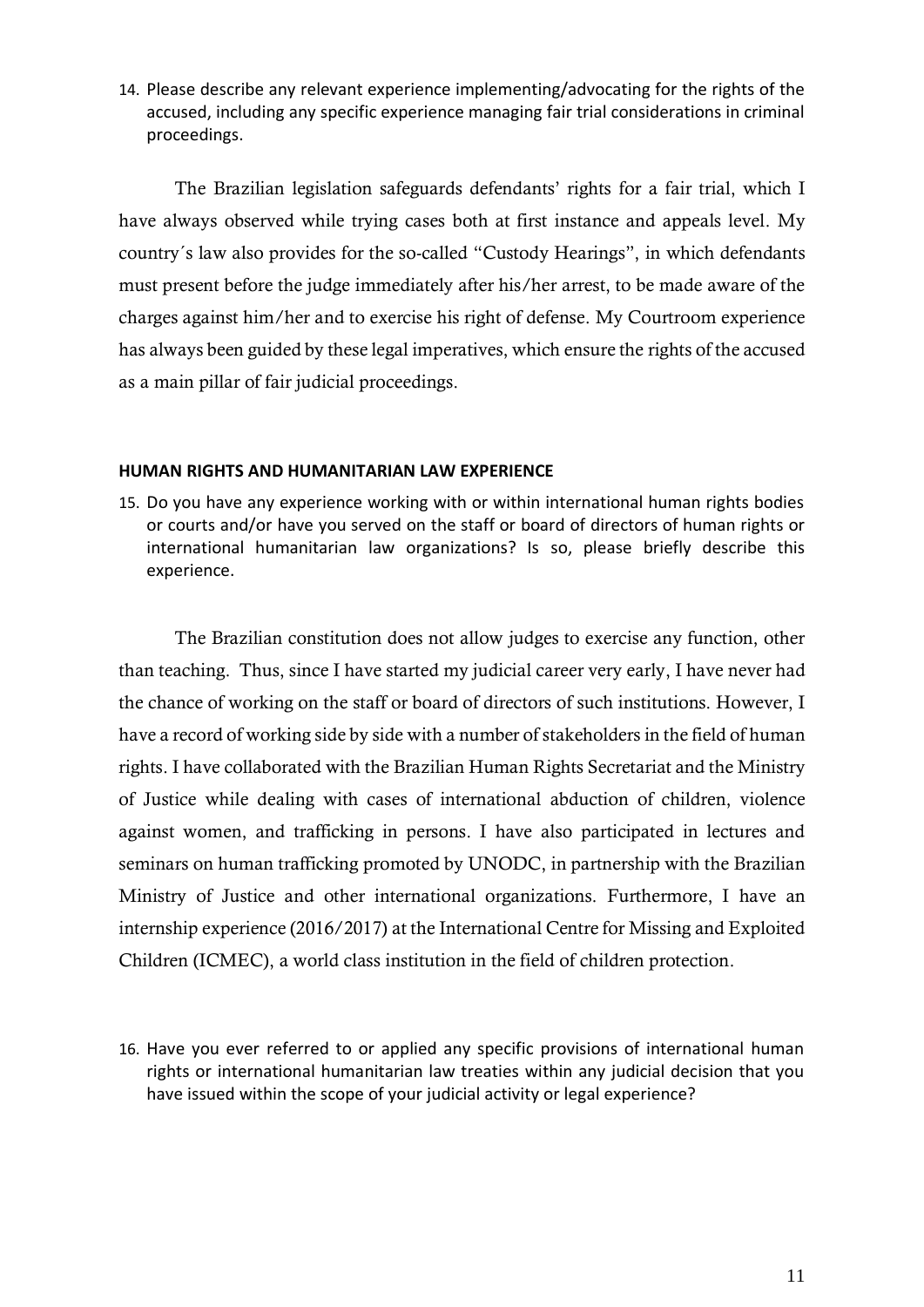Throughout my whole career, I have consistently worked to hold accountable perpetrators of human rights violations, putting myself and my family at risk in many occasions for taking decisions in the interest of justice. I have applied and quoted the Palermo Protocol in several cases related to trafficking in persons, forced labor and trafficking in organs for transplantation. I have often trialed cases based on the American Convention on Human Rights (1969), known as the San Jose Pact of Costa Rica, in particular cases related to mistreatment and violence in Brazilian prisons.

### **IMPLEMENTATION OF THE ROME STATUTE AND INTERNATIONAL CRIMINAL LAW**

17. During the course of your judicial activity, if any, have you ever applied the provisions of the Rome Statute directly or through the equivalent national legislation that incorporates Rome Statute offences and procedure? Have you ever referred to or applied jurisprudence of the ICC, *ad hoc,* or special tribunals? If yes, please describe the context in which you did.

No, I haven´t.

## **EXPERIENCE AND PERSPECTIVE RELATED TO GENDER MAINSTREAMING**

18. Could you share examples of when you applied a gender perspective in the course of your professional career?

See question n.10

#### **CRITERIA OF HIGH MORAL CHARACTER, INDEPENDENCE, IMPARTIALITY AND INTEGRITY**

19. What, in your opinion, does the Rome Statute requirement of "high moral character" mean and how do you embody these characteristics? What in your opinion would be contrary to "high moral character"?

I believe that a person of "high moral character" is one who enjoys an unblemished reputation.

I belong to the first generation in my family that was able to attend university. My grandfather was a small countryside farmer (he was a poor Spanish immigrant) and my father only moved to the city in his twenties. I grew up in a working-class neighborhood and attended both public schools and a public university. I took from my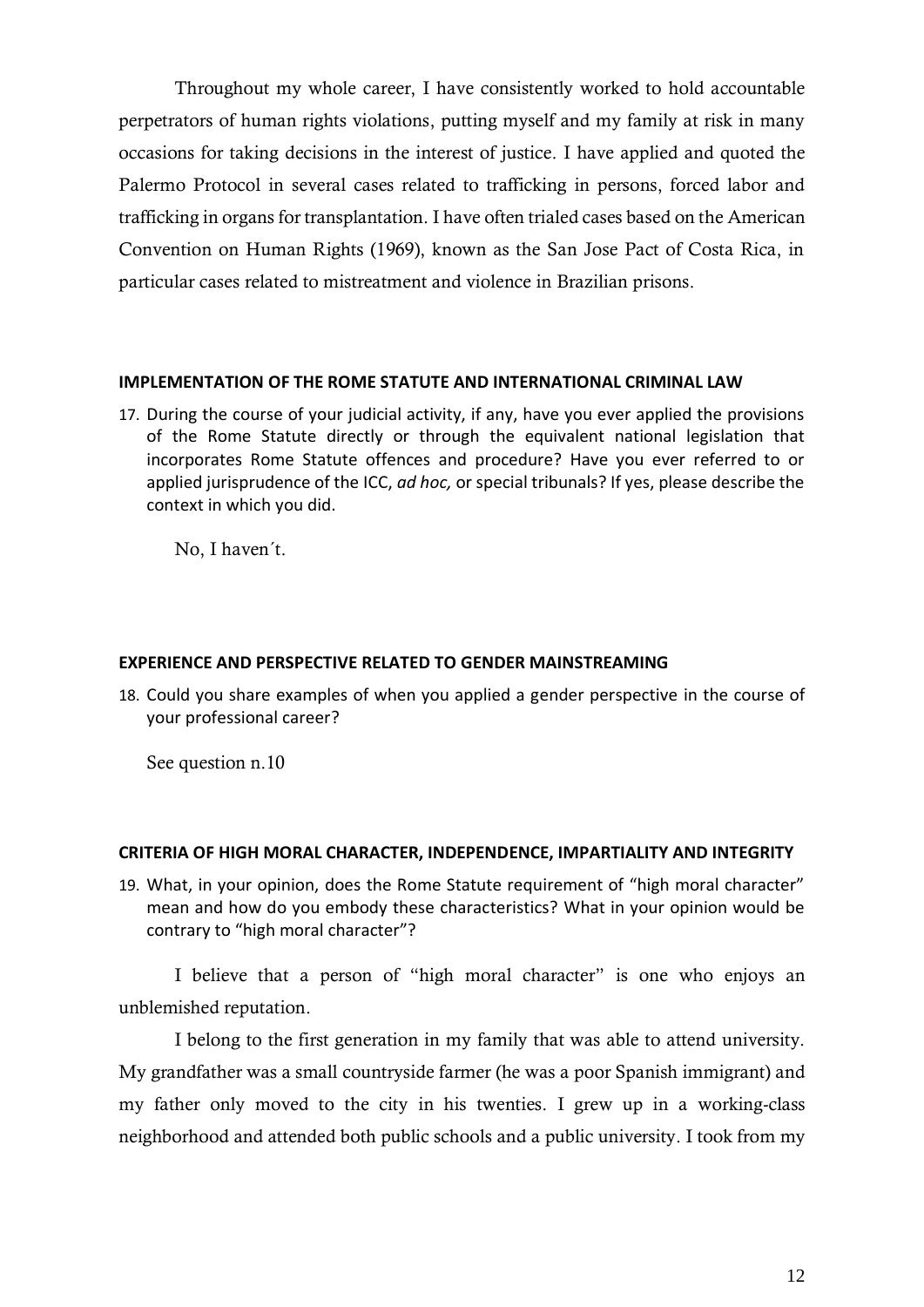family the inspiration of truthfulness and hard work which has to do with character, perseverance, honesty and the values of faith, respect, and love. I have been keeping those values in my mind and my heart, and I will not give them up.

When characteristics that are reproachable in an individual prevail, then you have the opposite of "high moral character". I would mention, in particular, the corruption of values, dishonesty, and disrespect to other human beings.

20. Have you ever resigned from a position as a member of the bar of any country or been disciplined or censured by any bar association of which you may have been a member? If yes, please describe the circumstances.

No, I haven´t.

- 21. It is expected that a judge shall not, by words or conduct, manifest or appear to condone bias or prejudice, including, but not limited to, bias or prejudice based upon age, race, creed, color, gender, sexual orientation, religion, national origin, disability, marital status, socioeconomic status, alienage or citizenship status.
	- a) What is your opinion on this expectation?

I fully agree with this expectation, which is in line with the values and principles I have been standing for during my professional life as a judge.

b) Have you ever been found by a governmental, legal or professional body to have discriminated against or harassed an individual on these grounds? If yes, please describe the circumstances.

No, I haven´t.

22. Are you aware of any formal allegations made about you related to professional misconduct, including allegations of sexual harassment, discrimination, or bullying, or any investigations regarding your alleged professional misconduct related to the same? If so, please explain.

No, I am not.

23. Do you have any reason to believe that any current or former colleagues or professional contacts, if asked, would share concerns regarding your professional conduct?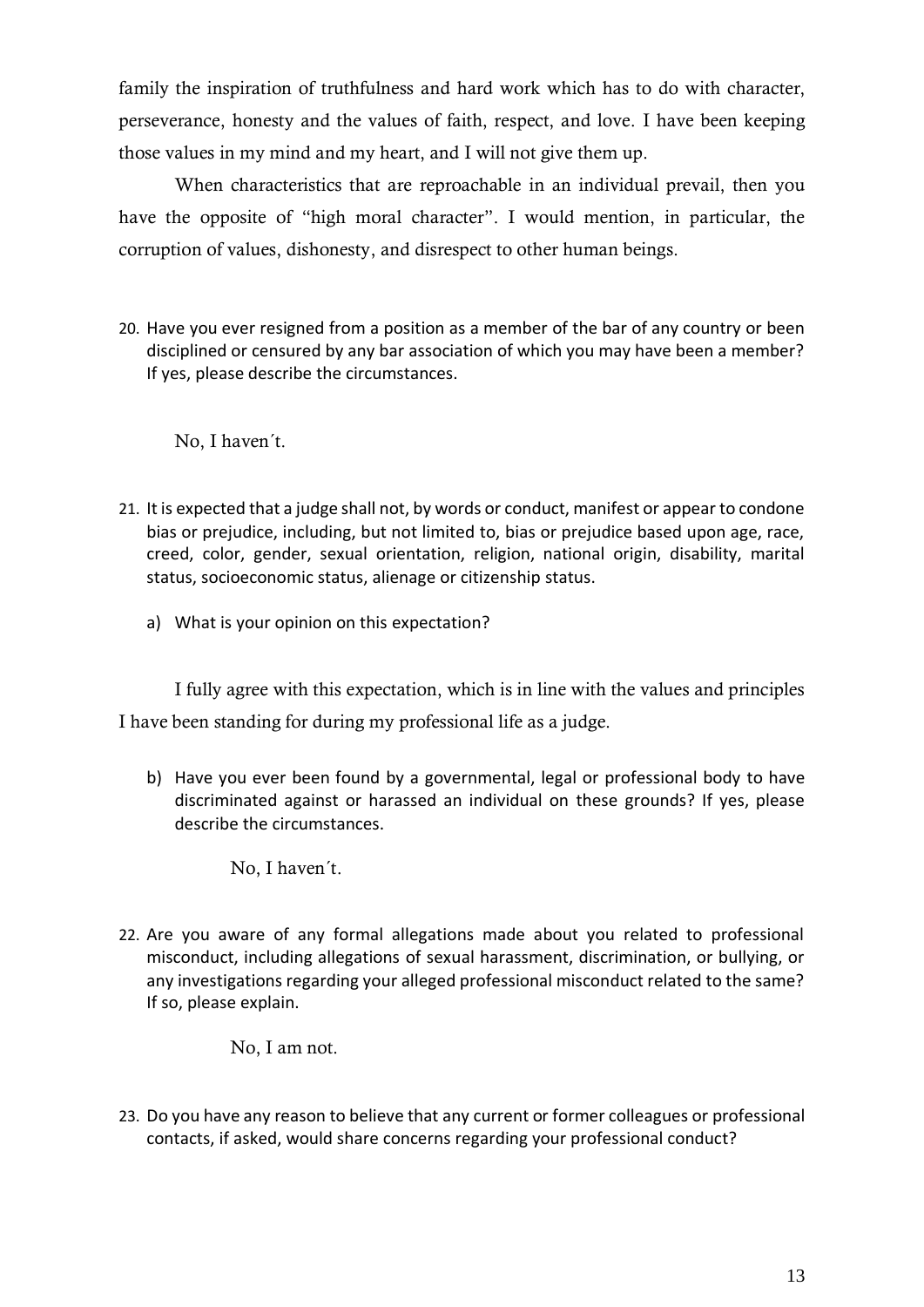No, I do not.

- 24. Article 40 of the Rome Statute and the ICC 'Code of Judicial Ethics' requires judges to be independent in the performance of their functions.
	- a) What difficulties, if any, can you envisage in taking a position independent of, and possibly contrary to, the position of your government?

I envisage no difficulties whatsoever since independence is inherent to the judicial activity. If elected to the ICC, I would perform my duties in the same way I have been doing all over my career, that is, following the due legal process and applying the necessary penalties with no regard to political issues or national positions. I would recuse myself to participate in a trial in which my impartiality might be in doubt at any level.

b) How would you act in cases where significant (direct or indirect) political pressure was exerted upon you and/or you and your colleagues?

After 30 years in criminal chambers, dealing with pressure became my "way of life". Either as a first instance judge, or a judge at the Court of Appeals, I have been required, on a daily basis, to manage arrest warrants, habeas corpus, complaints and the most diverse requests from lawyers. Direct interference could be characterized as a crime under the Brazilian law, yet sometimes we have to deal with indirect political pressure, especially when it comes from the media. I trust my Court experience provided me with the skills to deal with such situations. By performing firmly and independently, one can inhibit any kind of pressure and deter future attempts to interfere with judicial procedures.

25. Please describe specific measures you have undertaken to advance a work environment free of bullying, harassment, and other harmful behavior.

I currently run an office with 16 employees, and I believe I managed to create and maintain a safe workplace, free from bullying, intimidation, or harassment. I truly enjoy working as part of a team, holding weekly meetings with my staff, and addressing challenges collectively. I believe that the best way to avoid any form of inappropriate behavior is building a healthy work environment, based on pillars such as respect and